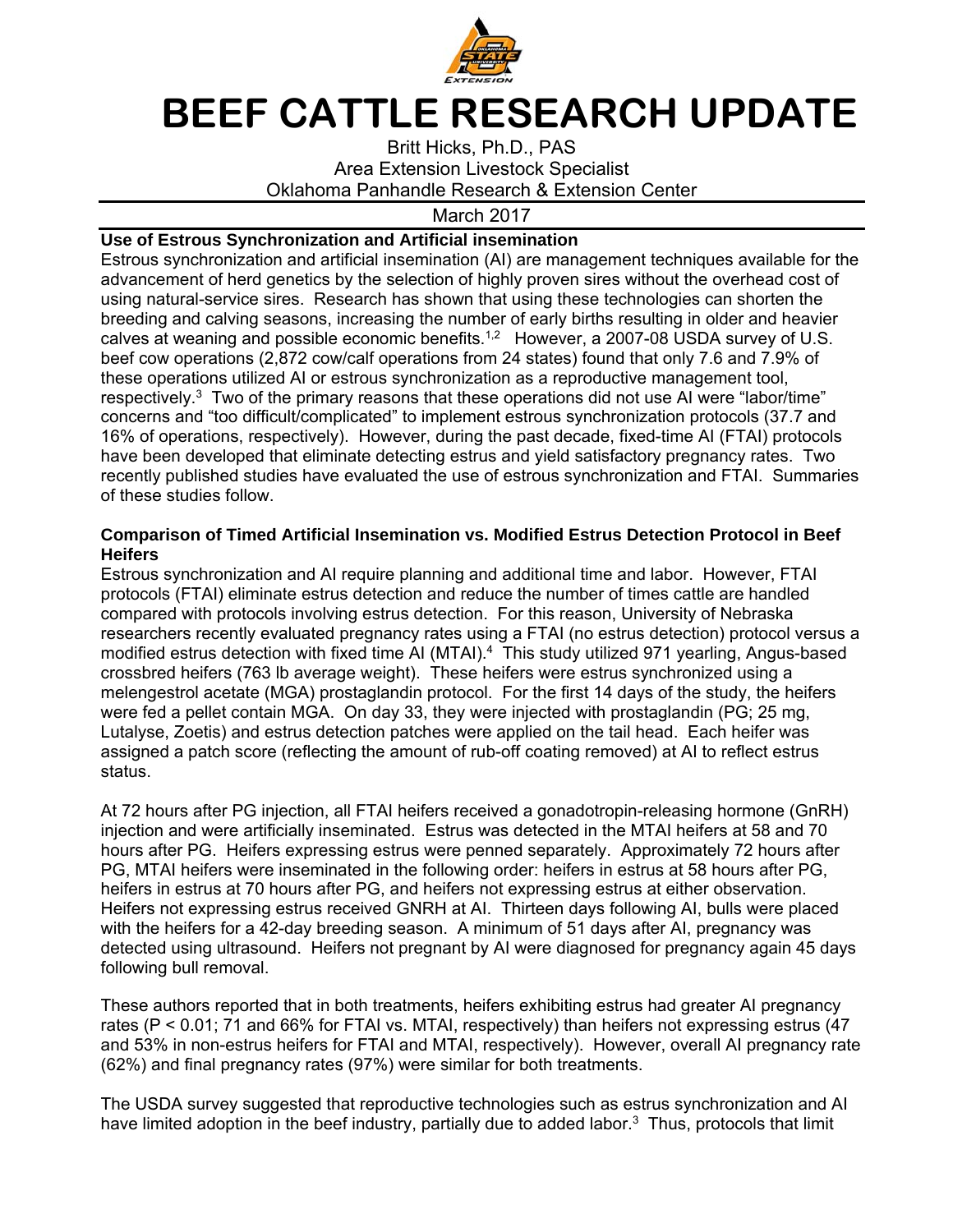labor and cattle processing have a greater potential of being adopted. In this Nebraska study, similar pregnancy rates were achieved without the added labor of estrus detection.

### **Effects of Breeding System (Natural Service vs. Artificial Insemination) on Reproduction in Commercial Beef Cow Herds**

A 2016 North Dakota State University study compared the effects of artificial insemination and natural-service breeding systems on pregnancy rates, calving distribution and calf weaning weights of commercial beef cow-calf operations that had never previously implemented estrous synchronization or AI into their management plans.<sup>5</sup> In this study, 2,399 crossbred commercial cows originating from 10 commercial beef herds were exposed to two different breeding systems. Within each herd, cows were assigned randomly to one of two breeding system treatments: 1) only exposed to natural-service herd bulls (NS; 1,122 cows) or 2) exposed to ovulation synchronization and fixed-time AI followed by natural service bulls (FTAI; 1,284 cows).

To achieve a common breeding date, all FTAI females were exposed to ovulation synchronization (7-day CO-Synch + CIDR for cows and heifers) consisting of inserting a controlled internal drug releasing insert (CIDR, Zoetis Inc.) and intramuscular injection (i.m.) of Gonadotrophin Releasing Hormone (GNRH: Factrel, Zoetis, Inc.), followed in seven days by CIDR removal and PGF2α i.m. (Lutalyse, Zoetis Inc.), followed in 60 to 66 hours by GnRH i.m. and FTAI. Cleanup bulls were placed in breeding pastures at least one day after FTAI and remained with females until the end of the producer-defined breeding season. The presence of a viable fetus was determined by the herd veterinarian of each operation at least 45 days after the conclusion of the breeding season. At the time of calving, birth date was recorded.

These researchers reported that no differences were observed in the proportion of females pregnant at the end of the breeding season between NS and FTAI treatments (93.1 vs. 93.2%). However, cows in the FTAI group calved 7.7 days earlier ( $P < 0.001$ ) in the calving season than those in the NS group (27.1 vs. 34.8 days). In addition, a greater proportion (P < 0.001) of FTAI cows calved in the first 21 days of the calving season, compared with NS cows (45.6 vs. 24.7%). During the second and third 21-day periods, a greater proportion (P < 0.001) of NS-bred females calved compared to TFAI cows (41.9 vs. 27.3% and 24.7 vs. 18.6%, respectively).

Weaning weights were ~16 greater for calves born to dams in the FTAI group, compared with the NS group (549.8 vs. 534.0 lb,  $P < 0.001$ ). They also reported that a treatment x calving group interaction was present for weaning weight. Greater  $(P = 0.002)$  weaning weights were observed for calves born from FTAI cows compared to NS cows in the first 21 days of the calving season (592.5 vs.  $566.7$  lb,  $P = 0.002$ ). Whereas, weaning weights of calves born in the second 21 days were greater in NS calves compared with FTAI calves (542.7 vs. 527.3, P = 0.05). Weaning weights of calves born from day 42 to the end of the calving season were similar among treatments.

In this study, even though the use of estrous synchronization and FTAI did not affect the proportion of cows becoming pregnant; it did increase the number of calves born early in the calving season. As a result, calves born to dams in the FTAI treatment were heavier at weaning. These authors concluded that the use of estrous synchronization and FTAI could have potential benefits for producers.

### **Overall Summary**

The North Dakota study along with other studies illustrates that estrous synchronization and FTAI can shorten the calving season, increasing the number of early births resulting in older and heavier calves at weaning and possible economic benefits. The Nebraska study suggested that one can reduce the labor/time and expense of an AI program by utilizing FTAI as compared to an estrus detection protocol followed by AI. In this study, pregnancy rates did not differ between AI protocols. Using a FTAI program allows a producer to improve their herd genetics by the selection of highly proven sires without the overhead cost of using natural-service sires.